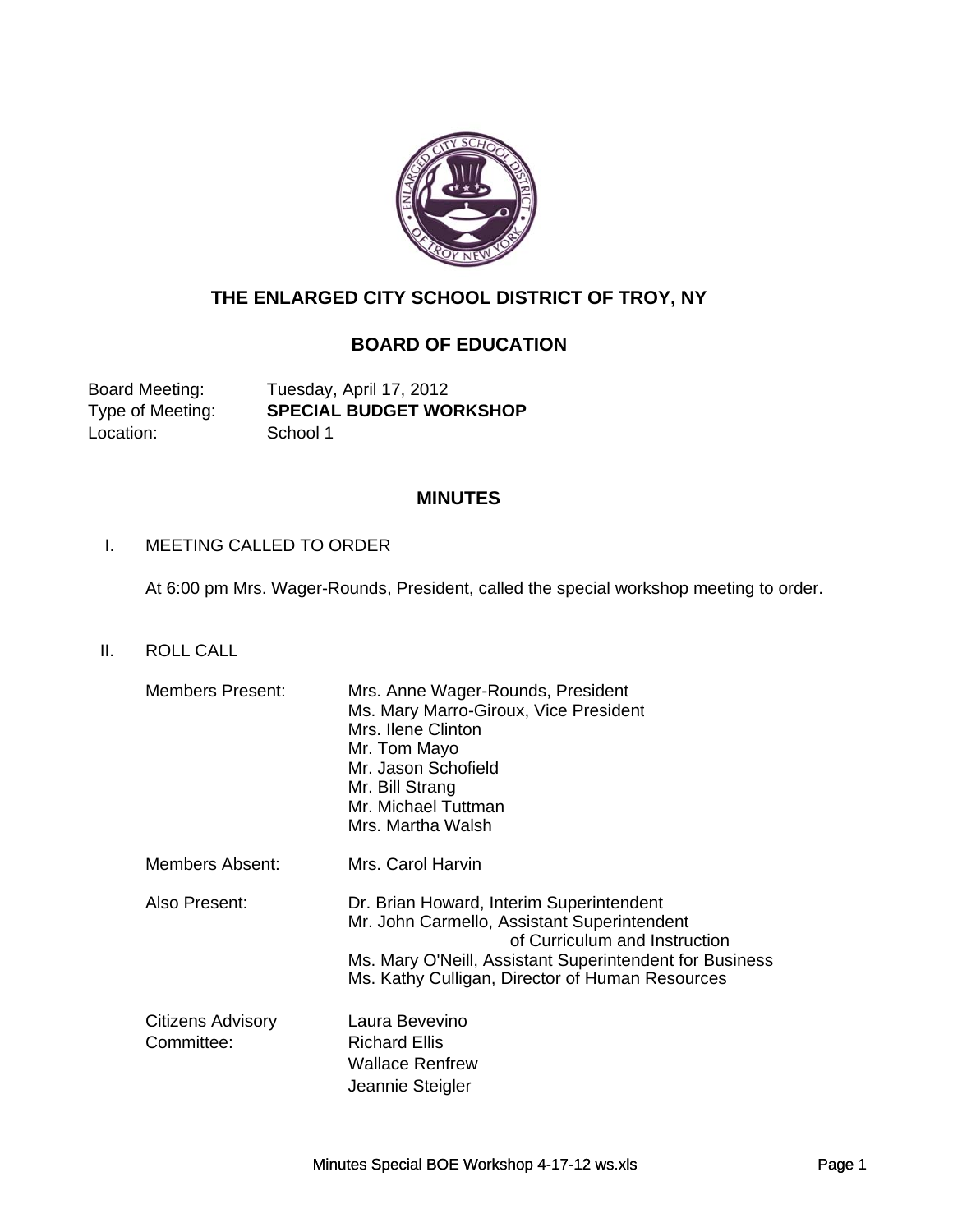#### III. BUDGET DEVELOPMENT

Dr. Howard gave a power point presentation of the 2012-13 budget which reflects recent adjustments in revenues and staffing. The Board will need to decide what the tax levy should be put forth to the voters.

Dr, Howard reminded the public that the District has suffered by a reduction of its workforce by 91.5 in the past three years. He has concerns that current class sizes are too large. The district does not require a deadline for Kindergarten registration so it is difficult to project enrollment for that grade. He recommended a deadline in the future.

The starting point for 2012-13 budget is \$90,338,736. The includes the cost of job restoration fund and health insurance refund that brings budget to \$92,416,493. He provided an update on state aid.

Dr. Howard presented the budget in three stages with different tax levy percentages. He noted there is potential for cost savings with Questar III BOCES offering services for accounts payable, payroll and accounting. We are waiting for the results of special education savings in the *Futures Education* study.

Draft 1:

Savings shown in reduction of one team in the Middle School Savings shown in reduction of one team in the Middle School. Draft 2:

Savings shown in retirements and shared services of Transportation. Draft 3:

Savings from substitute costs, staff reductions of 8 FTE (less 12 reading teachers plus 3 elementary and literacy coach); retirement of 5 teachers and prescription change. Health insurance costs increase.

The rationale for reducing reading teachers is Troy has highest number for district our size; results have not been significant and we need to convert from AIS to RtI model. We have two schools in need of improvement.

Dr. Howard discussed the District's history of spending fund balance. The District has a reserve fund balance of \$4 million but Dr. Howard does not recommend that it be used because we do not know what the future holds in terms of repairs, etc.

The Board was given options to consider for the final budget number and tax levy increase. Dr. Howard explained the tax levy cap of 2% does not include the allowable exclusions for capital expenses and retirement systems contributions. Based on formula, District can go to 3.6% and still meet the tax levy cap requirement. BOE must look at the bottom line. If the revenue increases, Dr. Howard recommends restoring positions.